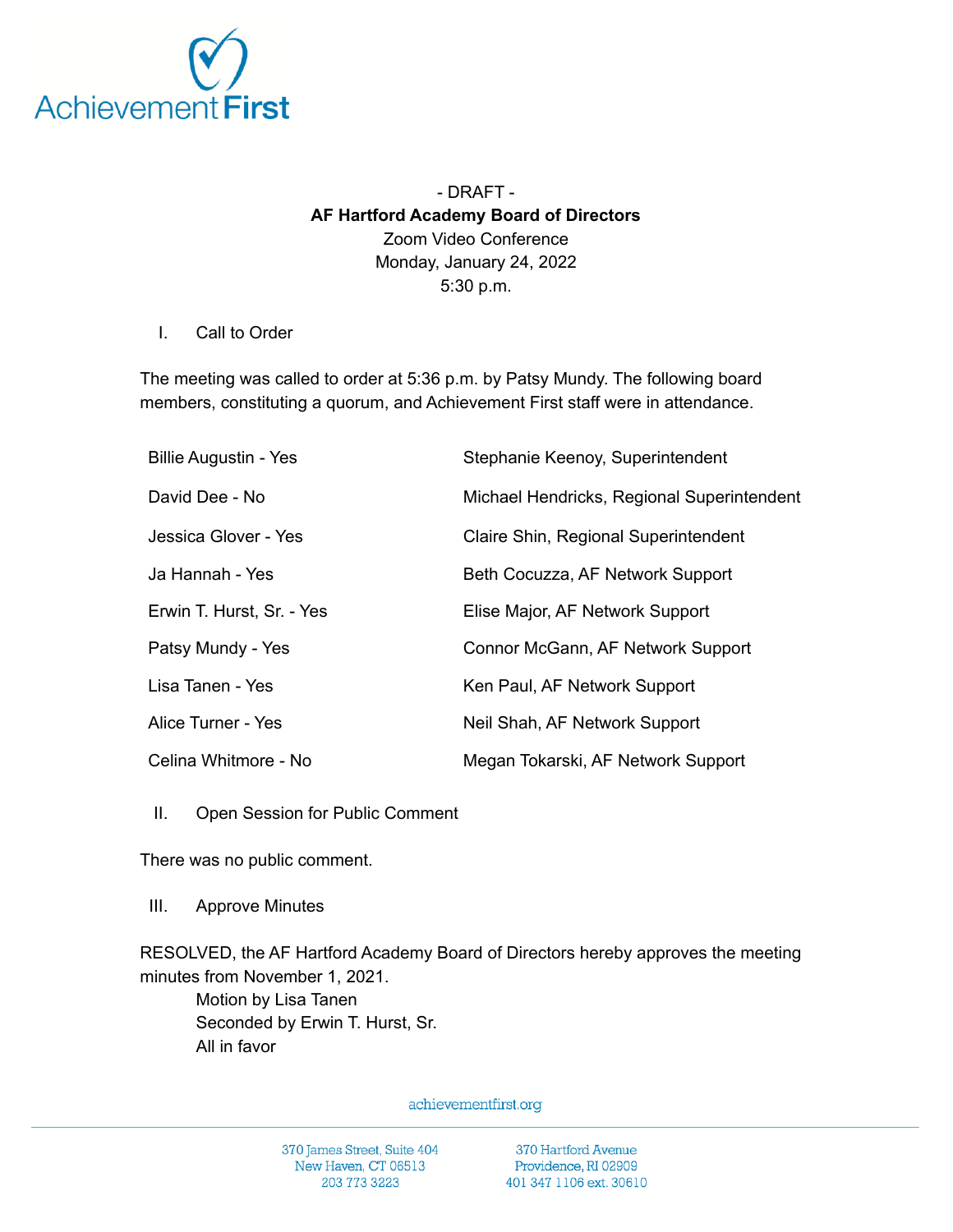

- IV. Discussion and Business
	- A. Schools Discussion with Superintendent and Regional Superintendents

The board entered Executive Session at 5:38 p.m. and invited the following members of the Achievement First staff to join: Beth Cocuzza, Michael Hendricks, Stephanie Keenoy, Elise Major, Ken Paul, and Claire Shin. Motion by Lisa Tanen. Seconded by Erwin T. Hurst, Sr.

The board exited Executive Session at 6:10 p.m.

B. Board Chair Report

Patsy Mundy talked about the board's interest in finding ways for AF's Hartford schools to become more community-based, including better leveraging community resources and partnering with community organizations to benefit students. Billie Augustin is scheduling time to speak with Fatimah Barker, AF's Interim CEO, about this.

- C. Treasurer Report
	- 1. Financial Report

Neil Shah shared AF Hartford Academy's year-to-date financial statements through November 30, 2021, as previously presented to the AF Hartford Academy Finance Committee. He reported that the charter's financials are standard for this point in the fiscal year.

Mr. Shah explained a shift in AF Hartford Academy's ESSER spending plan, namely pushing back some program spending, such as tutoring, to Year 2 (2022-23) due to limited staff/capacity and allocating more Year 1 (2021-22) funds to operations and staff retention efforts.

RESOLVED, the AF Hartford Academy Board of Directors hereby approves the financial report as presented.

Motion by Billie Augustin Seconded by Lisa Tanen All in favor

achievementfirst.org